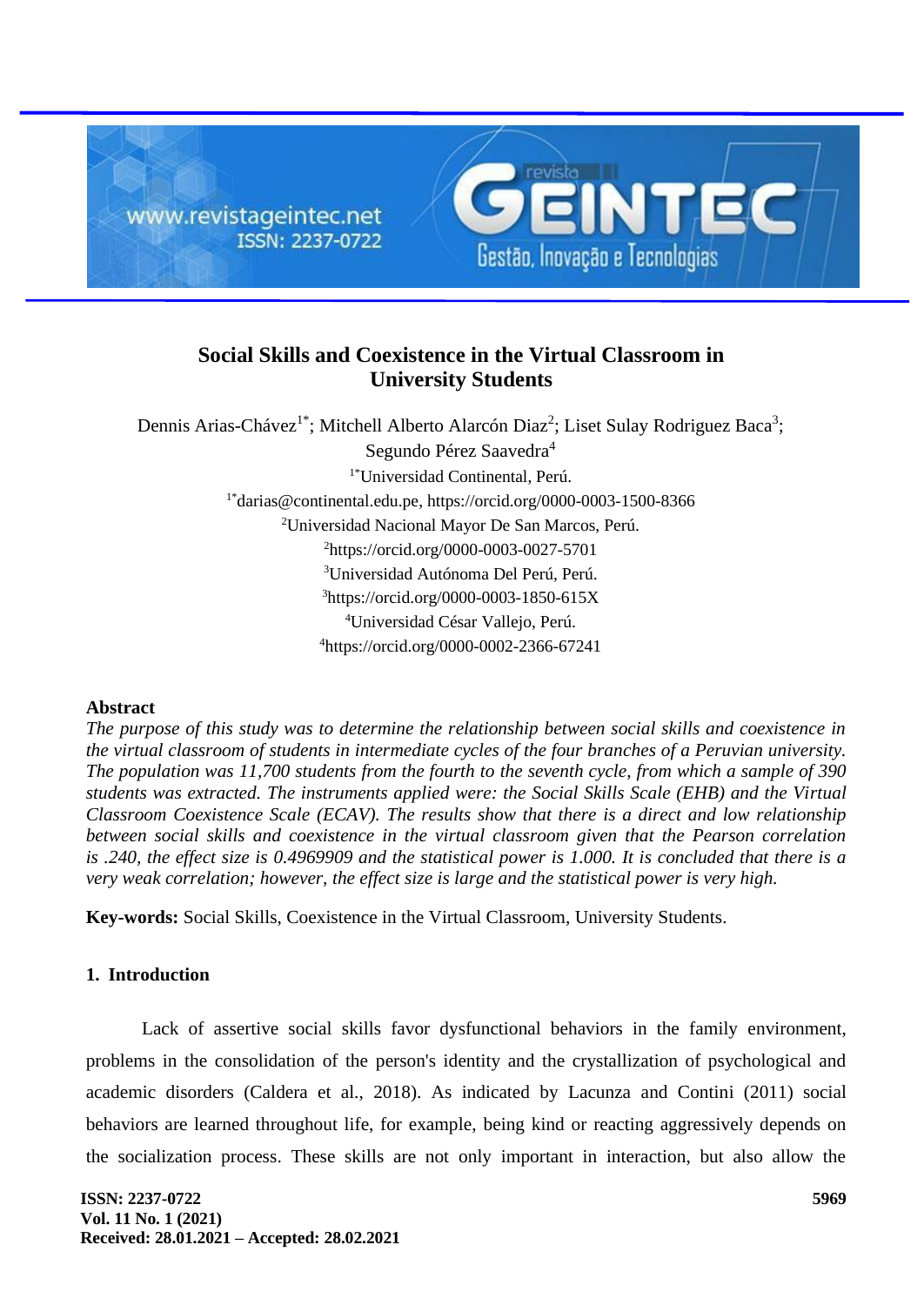assimilation of social roles and norms. However, it is the family and educational institutions that are the privileged environments for learning these skills. Along the same lines, Lacunza and Contini (2009) demonstrated in their study that children living in poverty had social skills to cope with everyday situations. Therefore, despite the adversities associated with poverty, people can acquire cooperative and acceptable behaviors that enable development in the social and intellectual areas.

Family ties, on the other hand, favor the learning, transmission and development of social skills, since children learn behaviors from their parents. The study by Braz et al. (2013) showed that there is intergenerational transmission of several social skills, especially from mothers to their adolescent children, as well as a good quality relationship between parents and children. Therefore, these relationships are the most complex and lasting throughout life, and have an effect on the positioning of the individual. If within the family, it can be summarized, there is interpersonal communication, a shared vision, expression of affection and care, decision making, conflict resolution among others, this in the child, adolescent or young person, will be reflected in their academic and social future.

The state of the global pandemic has led teachers to face unexpected challenges. One of these is undoubtedly the migration from face-to-face to virtual education. For this reason, several institutions (not only universities) have been training this sector in virtual teaching, assertiveness and empathy (Cáceres-Piñaloza, 2020). The virtual classroom has become the space where various competencies can be fostered, which will help students to have good relationships with the people around them. Regarding the latter, the study by Sánchez (2010) successfully proved that the design of a virtual learning classroom in the Moodle platform pleases and motivates students.

Lack of assertive social skills favor dysfunctional behaviors in the family environment, problems in the consolidation of the person's identity and the crystallization of psychological and academic disorders (Caldera et al., 2018). As indicated by Lacunza and Contini (2011) social behaviors are learned throughout life, for example, being kind or reacting aggressively depend on the socialization process. These skills are not only important in interaction, but also allow the assimilation of social roles and norms. However, it is the family and educational institutions that are the privileged environments for learning these skills. Along the same lines, Lacunza and Contini (2009) demonstrated in their study that children living in poverty had social skills to cope with everyday situations. Therefore, despite the adversities associated with poverty, people can acquire cooperative and acceptable behaviors that enable development in the social and intellectual areas.

Family ties, on the other hand, favor the learning, transmission and development of social skills, since children learn behaviors from their parents. The study by Braz et al. (2013) showed that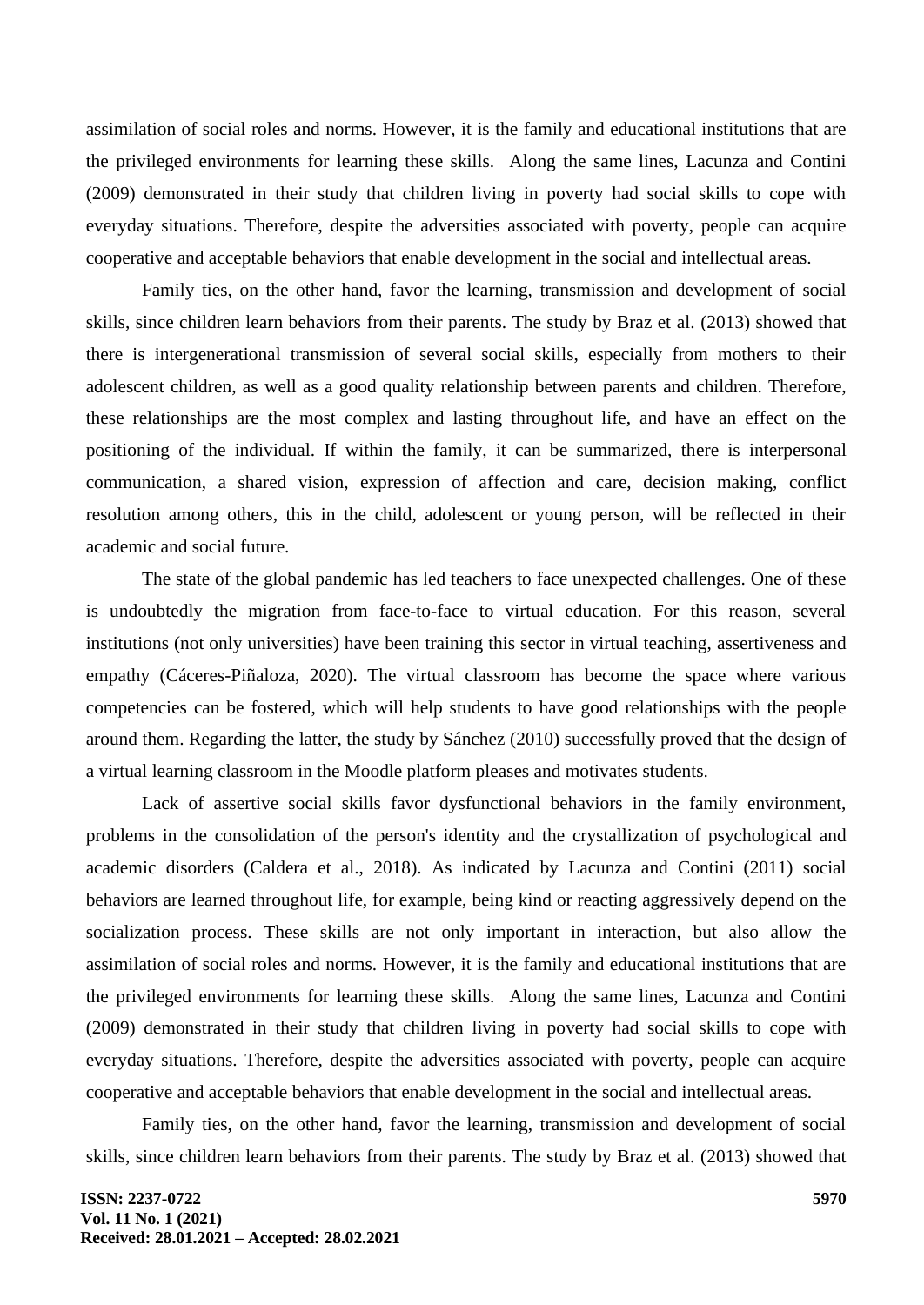there is intergenerational transmission of several social skills, especially from mothers to their adolescent children, as well as a good quality relationship between parents and children. Therefore, these relationships are the most complex and lasting throughout life, and have an effect on the positioning of the individual. If within the family, it can be summarized, there is interpersonal communication, a shared vision, expression of affection and care, decision making, conflict resolution among others, this in the child, adolescent or young person, will be reflected in their academic and social future.

The state of the global pandemic has led teachers to face unexpected challenges. One of these is undoubtedly the migration from face-to-face to virtual education. For this reason, several institutions (not only universities) have been training this sector in virtual teaching, assertiveness and empathy (Cáceres-Piñaloza, 2020). The virtual classroom has become the space where various competencies can be fostered, which will help students to have good relationships with the people around them. Regarding the latter, the study by Sánchez (2010) successfully proved that the design of a virtual learning classroom in the Moodle platform pleases and motivates students.

#### **2. Materials and Methods**

#### **Sample**

The composition of the population was 11,700 students of intermediate cycles (III, IV, V and VI) of a Peruvian university in its four campuses (Arequipa, Lima, Huancayo and Cusco) and in all its specialties. A sample of 390 subjects (48.5% female and 51.5% male) aged between 18 and 28 years, with a mean of 20.45 and a standard deviation of 1.959 was drawn. An incidental non-probabilistic procedure was used for the selection, considering the students in attendance at the time the instrument was applied.

#### **Instruments**

The instruments applied were:

a. To measure the Social Skills variable, the checklist or Social Skills Scale (EHS), created by Goldstein (1980), was used. The instrument consists of fifty items, distributed in five levels: "Never uses that skill", "Rarely uses that skill", "Sometimes uses that skill", "Often uses that skill" and "Always uses that skill". The checklist evaluates six areas distributed in groups: Group I: early social skills;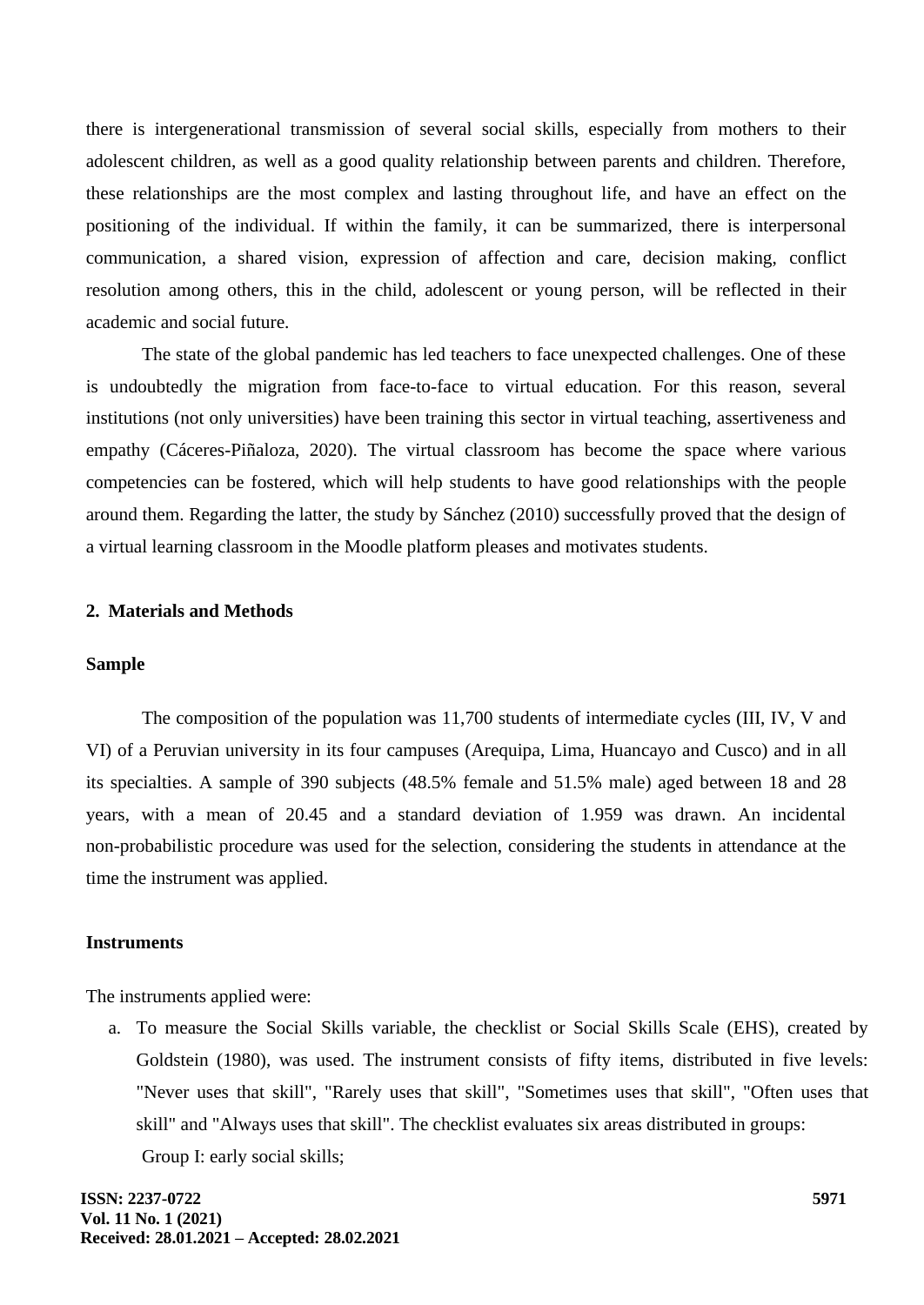Group II: advanced social skills; Group III: social skills related to feelings; Group IV: alternative skills to aggression; Group V: social skills for coping with stress; and Group VI: planning skills.

b. To measure the variable coexistence in the virtual classroom, an adaptation of the Classroom Coexistence Scale (ECA) developed by Martínez and Moncada (2012) was used. The instrument (with a scope of application for children, adolescents and adults) is intended to measure processes related to coexistence in the classroom. This instrument can be applied individually or collectively and evaluates three dimensions: Learning to live together, Learning to relate and Learning to comply with rules.

Both instruments were applied virtually using Google forms to the sample in the classrooms of the professional schools at their various sites.

#### **Design**

This is a relational type of research since its objective is to determine the relationship between social skills and coexistence in the virtual classroom. It is also a cross-sectional study because the information is analyzed at a single point in time.

### **Ethical Considerations**

Given the public health situation in the country and the world, the present study adapted its data collection processes following the health emergency measures indicated by the competent health institutions. To this end, the data collection was carried out using the virtual format, which avoids any type of physical contact. This format is recommended in situations of isolation. Likewise, each of the students who took part in the study gave their verbal consent after indicating that their participation was voluntary and anonymous.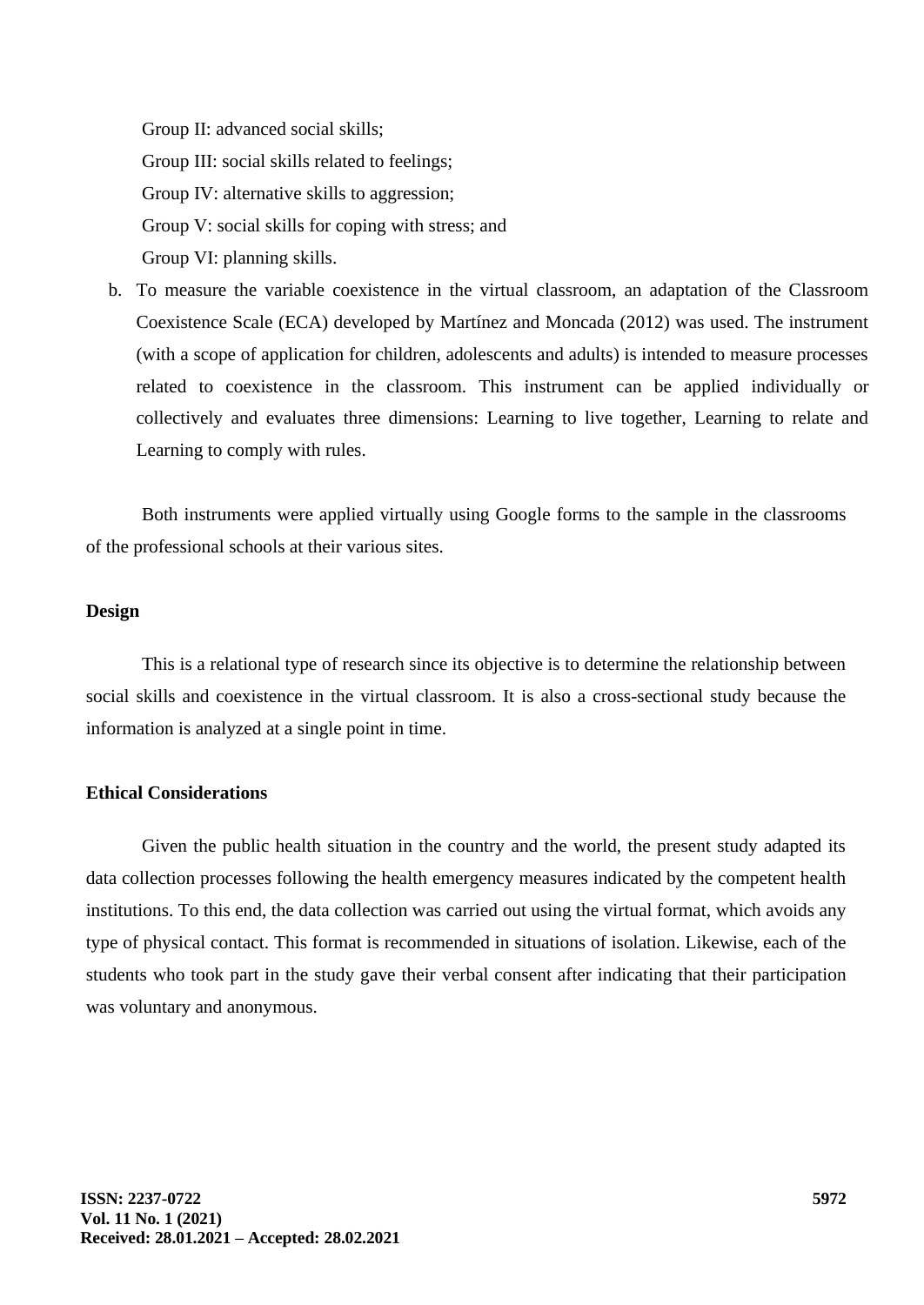### **3. Results**

### **Psychometric Analysis Social Skills Scale (EHS)**

The psychometric analysis of the EHS shows that the items have homogeneity indexes ranging from 0.765 (item 47) to 0.266 (item 14), these being significant, exceeding the minimum values established by the Kline criterion (2000) of 0.20, so it can be affirmed that the items of the classroom perception estimation scale have correct homogeneity indexes.

The reliability coefficient (see Table 1) was obtained using the internal consistency method, calculating a Cronbach's alpha of .973. The 50 items of the scale were taken as a basis. It is concluded that the EHS has a very high reliability.

|                                                                                                                        | $\mathbf{M}$ | DE    | Ritc |
|------------------------------------------------------------------------------------------------------------------------|--------------|-------|------|
| 1. Do you pay attention to the person who is talking to you and make an effort to<br>understand what he/she is saying? | 3,97         | ,994  | ,513 |
| 2. Do you start a conversation with other people and then can you keep it going for<br>a while?                        | 3,80         | ,956  | ,610 |
| 3. Do you talk to other people about things that interest both of you?                                                 | 3,89         | ,913  | ,660 |
| 4. Do you choose the information you need to know and ask the right person for it?                                     | 3,96         | ,921  | ,594 |
| 5. Do you tell others that you are grateful to them for something they did for you?                                    | 4,17         | ,986  | ,640 |
| 6. Do you make an effort to meet new people on your own initiative?                                                    | 3,56         | 1,042 | ,540 |
| 7. Do you introduce new people to others?                                                                              | 3,53         | 1,020 | ,570 |
| 8. Do you often give compliments?                                                                                      | 3,47         | 1,013 | ,545 |
| 9. Do you ask for help when you need it?                                                                               | 3,69         | ,950  | ,604 |
| 10. Do you join a group to participate in a certain activity?                                                          | 3,81         | ,971  | ,670 |
| 11. Do you clearly explain to others how to do a specific task?                                                        | 3,89         | ,914  | ,697 |
| 12. Do you pay attention to instructions, ask for explanations and carry out<br>instructions correctly?                | 4,00         | ,924  | ,673 |
| 13. Do you apologize to others when you have done something you know is wrong?                                         | 4,04         | 1,001 | ,629 |
| 14. Do you try to persuade others that your ideas are better and will be more useful<br>than those of others?          | 3,32         | 1,105 | ,266 |
| 15. Do you try to understand and acknowledge the emotions you experience?                                              | 3,71         | ,941  | ,639 |
| 16. Do you let others know what you are feeling?                                                                       | 3,31         | 1,070 | ,553 |
| 17. Do you try to understand what others are feeling?                                                                  | 3,80         | ,915  | ,702 |
| 18. Do you try to understand other people's anger?                                                                     | 3,77         | ,982  | ,671 |
| 19. Do you let others know that you care or are concerned about them?                                                  | 3,64         | ,935  | ,669 |
| 20. When you feel fear, do you think about why you feel it, and then try to do<br>something to reduce it?              | 3,55         | 1,002 | ,563 |
| 21. Do you give yourself a reward after doing something well?                                                          | 3,60         | 1,113 | ,553 |
| 22. Do you know when it is necessary to ask permission to do something and then<br>ask the right person for it?        | 3,96         | ,900  | ,696 |
| 23. Do you share your things with others?                                                                              | 3,80         | 1,020 | ,607 |
| 24. Do you help those in need?                                                                                         | 4,08         | ,868  | ,706 |
| 25. If you and someone disagree about something, do you try to reach an agreement                                      | 4,00         | ,897  | ,683 |

Table 1 - Reliability of the Social Skills Scale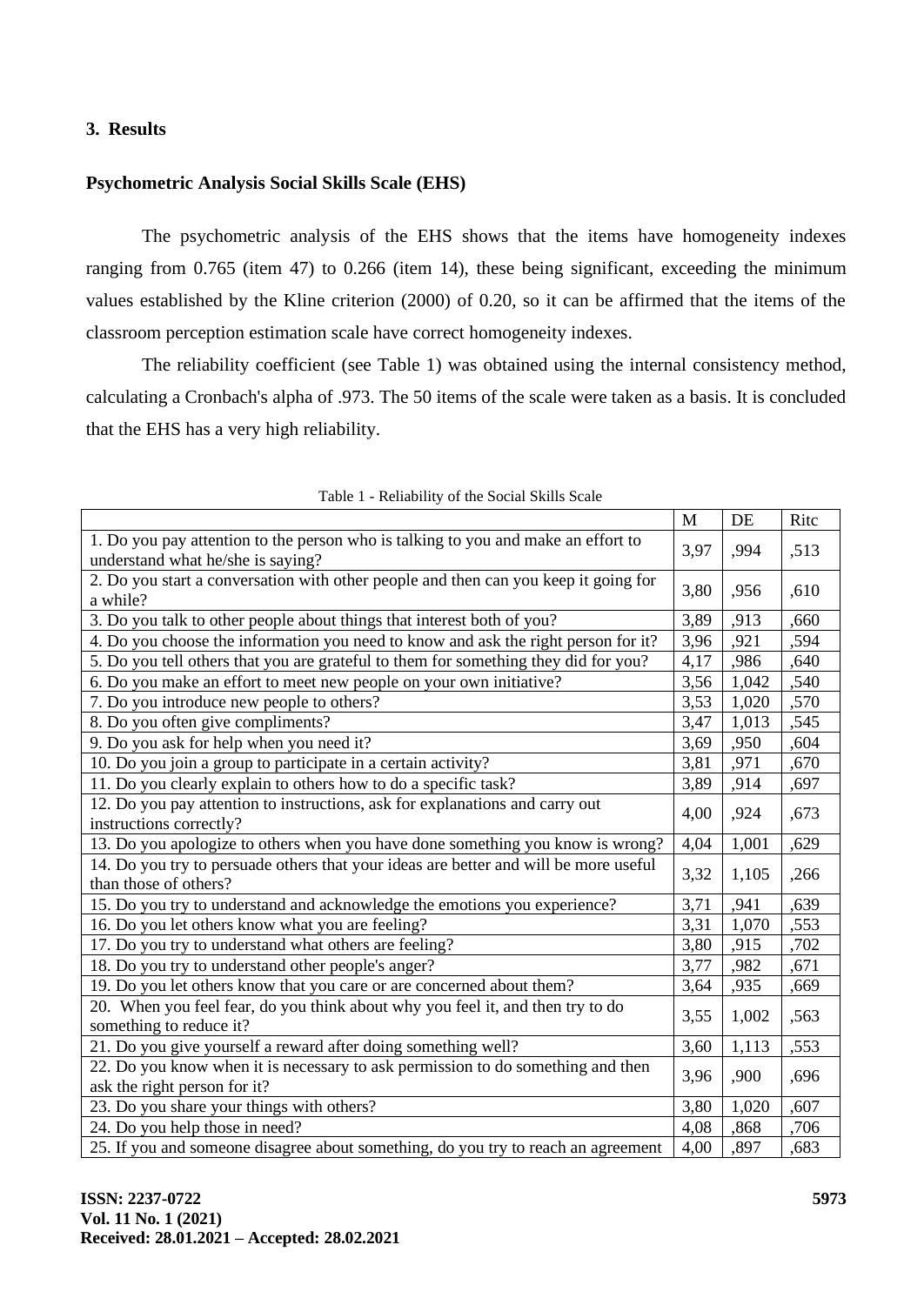| that satisfies both of you?                                                                                                                       |      |       |      |
|---------------------------------------------------------------------------------------------------------------------------------------------------|------|-------|------|
| 26. Do you control your temper so that things don't get out of hand?                                                                              | 3,86 | ,918  | ,624 |
| 27. Do you stand up for your rights by letting others know your point of view?                                                                    | 3,94 | ,938  | ,719 |
| 28. Do you keep your temper in check when others make jokes?                                                                                      | 3,92 | ,905  | ,674 |
| 29. Do you stay out of situations that might get you into trouble?                                                                                | 3,88 | ,937  | ,628 |
| 30. Do you find other ways to solve difficult situations without having to fight?                                                                 | 4,13 | 1,710 | ,309 |
| 31. Do you tell others clearly, but not angrily, when they have done something you<br>don't like?                                                 | 3,68 | ,979  | ,671 |
| 32. Do you try to listen to others and respond fairly when they complain about you?                                                               | 3,68 | ,958  | ,660 |
| 33. Do you express sincere praise to others for the way they have judged you?                                                                     | 3,60 | ,985  | ,651 |
| 34. Do you do anything that helps you feel less embarrassed or self-conscious?                                                                    | 3,48 | 1,031 | ,593 |
| 35. Do you determine if you have been left out of an activity and then do something<br>to make yourself feel better in that situation?            | 3,57 | 1,018 | ,603 |
| 36. Do you tell others when you feel a friend has not been treated fairly?                                                                        | 3,89 | ,929  | ,699 |
| 37. If someone is trying to convince you of something, do you think about that<br>person's position and then your own before deciding what to do? | 3,80 | ,926  | ,701 |
| 38. Do you try to understand the reason why you have failed in a particular<br>situation?                                                         | 3,87 | ,957  | ,711 |
| 39. Do you recognize and resolve the confusion that occurs when others explain one<br>thing to you, but say and do another?                       | 3,69 | ,910  | ,672 |
| 40. Do you understand what and why you have been accused and then think about                                                                     |      |       |      |
| how best to relate to the person who made the accusation?                                                                                         | 3,57 | ,972  | ,618 |
| 41. Do you plan the best way to make your point before a problematic<br>conversation?                                                             | 3,79 | ,940  | ,681 |
| 42. Do you decide what you want to do when others want you to do something<br>else?                                                               | 3,75 | ,955  | ,623 |
| 43. If you feel bored, do you try to find something interesting to do?                                                                            | 3,98 | ,942  | ,623 |
| 44. If a problem arises, do you try to determine what caused it?                                                                                  | 3,98 | ,910  | ,718 |
| 45. Do you make realistic decisions about what you would like to accomplish<br>before you begin a task?                                           | 3,92 | ,905  | ,732 |
| 46. Do you realistically determine how well you could perform before you begin a<br>task?                                                         | 3,88 | ,904  | ,718 |
| 47. Do you determine what you need to know and how to get the information?                                                                        | 3,91 | ,926  | ,765 |
| 48. Do you realistically determine which of your numerous problems is the most<br>important and which should be solved first?                     | 3,98 | ,908  | ,735 |
| 49. Do you analyze among several possibilities and then choose the one that will<br>make you feel better?                                         | 3,99 | ,924  | ,750 |
| 50. Are you able to ignore distractions and only pay attention to what you want to<br>do?                                                         | 3,66 | ,987  | ,637 |

M=Mean SD=standard deviation n=390, ritc=corrected item-test correlations.

The construct validity of the EHS (see Table 2) was obtained through exploratory factor analysis. The Kaiser-Meyer-Olkin index was .965, which shows that the instrument has explanatory potential. Bartlett's test of sphericity is significant as the Chi-square was 12643.837 and the  $p= 0.00$ , less than p < .05. This result shows that it is pertinent to perform a factor analysis with the resulting data.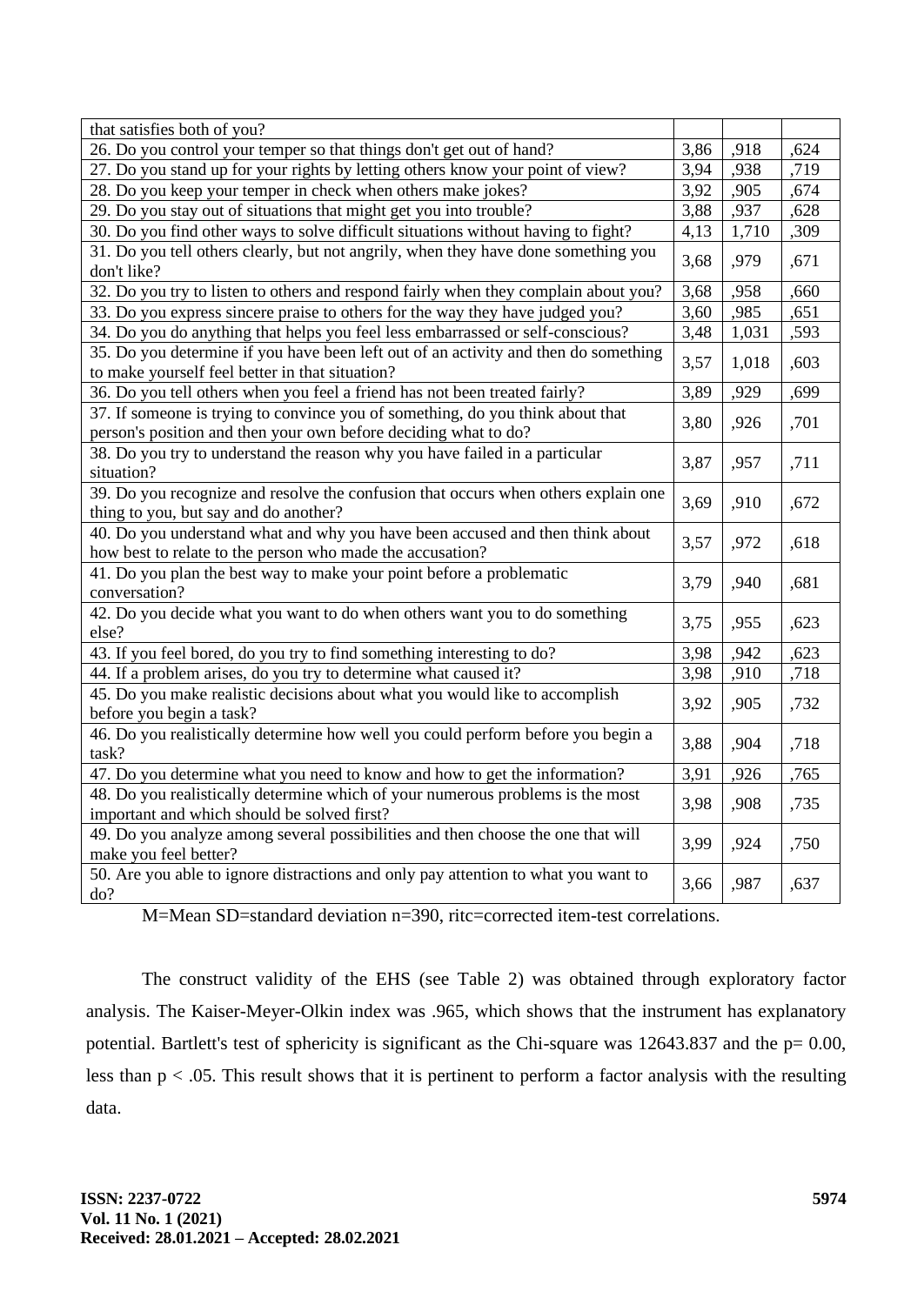Finally, the exploratory factor analysis through the principal components method establishes the conformation of two factors that explain 62.659% of the total variance. This allows us to conclude that the EHS has optimal construct validity.

| Rotated component matrix                                                                                                     |           |                |      |                |          |         |         |
|------------------------------------------------------------------------------------------------------------------------------|-----------|----------------|------|----------------|----------|---------|---------|
|                                                                                                                              | Component |                |      |                |          |         |         |
|                                                                                                                              | 1         | $\overline{2}$ | 3    | $\overline{4}$ | 5        | 6       | 7       |
| 1. Do you pay attention to the person who is talking<br>to you and make an effort to understand what he or<br>she is saying? | ,351      | ,293           | ,389 | ,176           | ,052     | $-108$  | $-.091$ |
| 2. Do you start a conversation with other people<br>and then can you keep it going for a while?                              | ,313      | ,200           | .642 | ,167           | ,035     | ,163    | ,011    |
| 3. Do you talk to other people about things that<br>interest you both?                                                       | ,456      | ,187           | ,609 | ,124           | $-.036$  | ,223    | ,009    |
| 4. Do you choose the information you need to know<br>and ask the right person for it?                                        | ,489      | ,062           | ,331 | ,339           | $-0.097$ | ,291    | $-.040$ |
| 5. Do you tell others that you are grateful to them<br>for something they have done for you?                                 | ,360      | ,568           | ,349 | ,174           | ,071     | $-.064$ | $-.130$ |
| 6. Do you make an effort to meet new people on<br>your own initiative?                                                       | ,100      | ,142           | ,724 | ,271           | ,176     | ,091    | $-.028$ |
| 7. Do you introduce new people to others?                                                                                    | ,077      | ,285           | ,677 | ,209           | ,268     | ,038    | ,036    |
| 8. Do you give compliments?                                                                                                  | ,136      | ,229           | ,611 | ,050           | ,302     | ,145    | ,146    |
| 9. Do you ask for help when you need it?                                                                                     | ,362      | ,340           | ,298 | ,023           | ,125     | ,402    | $-.020$ |
| 10. Do you join a group to participate in a certain<br>activity?                                                             | ,480      | ,256           | ,392 | ,036           | ,072     | ,381    | ,091    |
| 11. Do you clearly explain to others how to do a<br>specific task?                                                           | ,425      | ,383           | ,198 | ,282           | ,059     | ,332    | ,040    |
| 12. Do you pay attention to instructions, ask for<br>explanations and carry out instructions correctly?                      | ,509      | ,338           | ,222 | ,214           | ,017     | ,239    | ,042    |
| 13. Do you apologize to others when you have done<br>something you know is wrong?                                            | ,403      | ,579           | ,269 | ,114           | $-.005$  | $-.094$ | ,169    |
| 14. Do you try to persuade others that your ideas<br>are better and will be more useful than those of<br>others?             | ,068      | .060           | ,008 | ,045           | ,139     | ,724    | $-141$  |
| 15. Do you try to understand and acknowledge the<br>emotions you experience?                                                 | ,257      | ,561           | ,210 | ,173           | ,054     | ,230    | ,219    |
| 16. Do you let others know how you feel?                                                                                     | ,119      | ,252           | ,290 | ,165           | ,187     | ,575    | ,180    |
| 17. Do you try to understand what others are<br>feeling?                                                                     | ,269      | ,715           | ,186 | ,145           | ,161     | ,151    | ,169    |
| 18. Do you try to understand other people's anger?                                                                           | ,213      | ,686           | ,141 | ,216           | ,117     | ,234    | ,161    |
| 19. Do you let others know that you care or are<br>concerned about them?                                                     | ,208      | ,622           | ,204 | ,080           | ,304     | ,297    | ,100    |
| 20. When you feel afraid, do you think about why<br>you feel afraid, and then try to do something to<br>lessen your fear?    | ,296      | ,099           | ,114 | ,360           | ,104     | ,477    | ,269    |
| 21. Do you give yourself a reward after you do<br>something well?                                                            | ,228      | ,069           | ,243 | ,165           | ,492     | ,353    | ,267    |
| 22. Do you know when it is necessary to ask<br>permission to do something and then ask the right<br>person?                  | ,530      | ,361           | ,256 | ,156           | ,156     | ,070    | ,134    |
| 23. Do you share your things with others?                                                                                    | ,302      | ,432           | ,325 | ,166           | ,039     | ,133    | ,179    |
| 24. Do you help someone in need?                                                                                             | ,336      | ,575           | ,270 | ,325           | ,125     | $-.008$ | ,020    |
| 25. If you and someone disagree about something,<br>do you try to reach an agreement that satisfies both<br>of you?          | ,256      | ,418           | ,289 | ,490           | ,082     | ,067    | ,183    |

Table 2 - Construct Validity of the Social Skills Scale through Exploratory Factor Analysis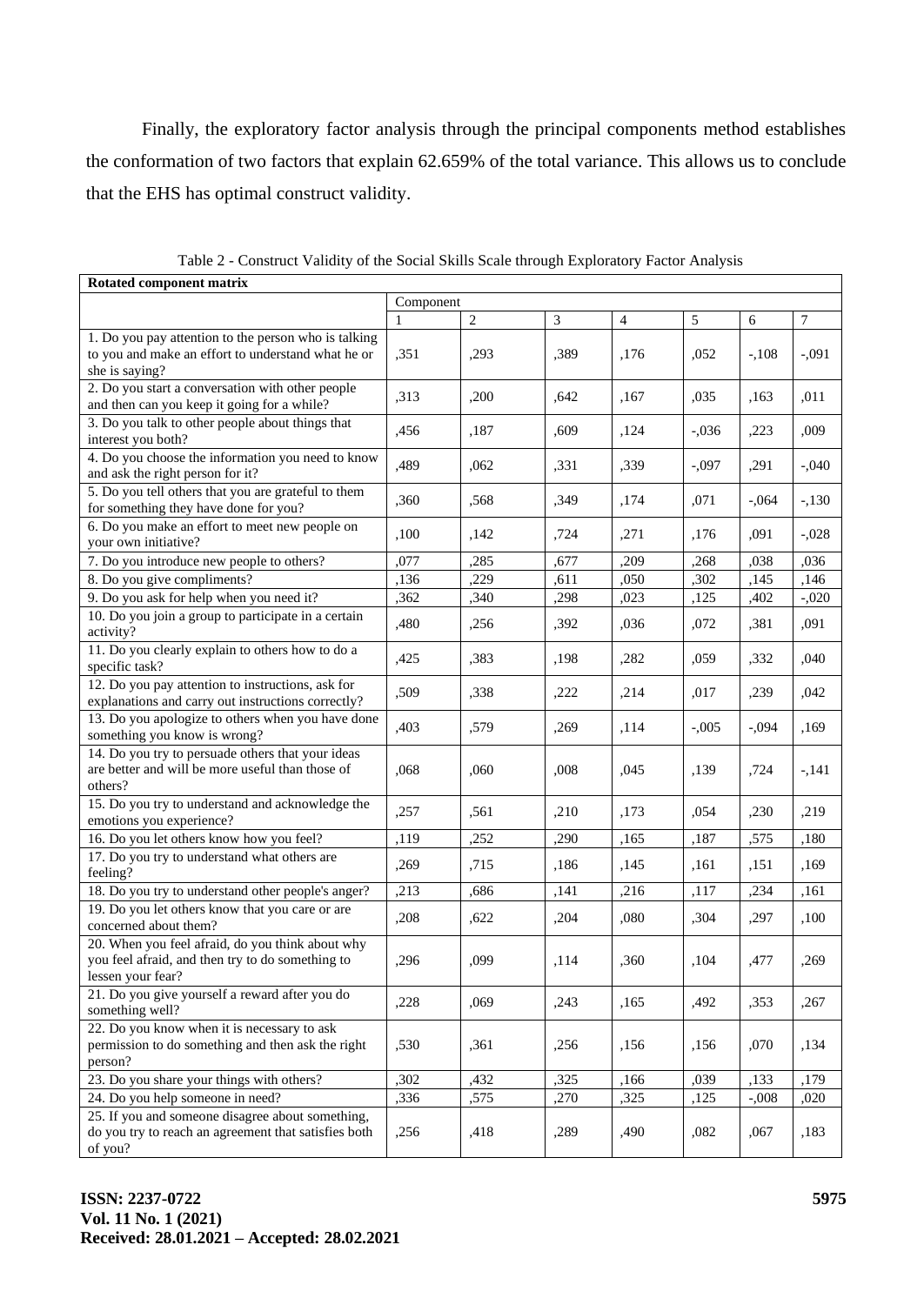| 26. Do you control your temper so that things don't<br>get out of hand?                                                                                 | ,288 | ,184 | ,243    | ,523 | ,143 | ,066     | ,310    |
|---------------------------------------------------------------------------------------------------------------------------------------------------------|------|------|---------|------|------|----------|---------|
| 27. Do you stand up for your rights by letting<br>others know where you stand?                                                                          | ,512 | ,293 | ,150    | ,322 | ,172 | ,222     | ,124    |
| 28. Do you keep your temper in check when others<br>make jokes?                                                                                         | ,361 | ,329 | ,294    | ,522 | ,024 | ,049     | ,000    |
| 29. Do you stay out of situations that might get you<br>into trouble?                                                                                   | ,362 | ,302 | ,154    | ,406 | ,167 | ,018     | ,218    |
| 30. Do you find other ways to solve difficult<br>situations without having to fight?                                                                    | ,140 | ,221 | $-.010$ | ,106 | ,044 | $-0.019$ | ,822    |
| 31. Do you tell others clearly, but not angrily, when<br>they have done something you don't like?                                                       | ,353 | ,295 | ,170    | ,374 | ,480 | ,053     | $-.035$ |
| 32. Do you try to listen to others and respond fairly<br>when they complain about you?                                                                  | ,245 | ,361 | ,183    | ,503 | ,355 | ,043     | ,007    |
| 33. Do you express sincere praise to others for the<br>way they have judged you?                                                                        | ,288 | ,407 | ,171    | ,417 | ,240 | ,169     | $-140$  |
| 34. Do you do anything that helps you feel less<br>embarrassed or self-conscious?                                                                       | ,336 | ,087 | ,183    | ,195 | ,686 | ,169     | ,042    |
| 35. Do you determine if you have been left out of<br>an activity and then do something to make yourself<br>feel better in that situation?               | ,307 | ,224 | ,163    | ,138 | ,697 | ,160     | $-.001$ |
| 36. Do you tell others when you feel a friend has<br>not been treated fairly?                                                                           | ,396 | ,525 | ,072    | ,285 | ,258 | ,182     | $-.085$ |
| 37. If someone is trying to convince you of<br>something, do you think about that person's<br>position and then your own before deciding what to<br>do? | ,471 | ,338 | ,111    | ,411 | ,148 | ,171     | ,017    |
| 38. Do you try to understand the reason why you<br>have failed in a particular situation?                                                               | ,605 | ,306 | ,019    | ,339 | ,156 | ,149     | ,089    |
| 39. Do you recognize and resolve the confusion<br>that occurs when others explain one thing to you,<br>but say and do another?                          | ,500 | ,163 | ,156    | ,533 | ,082 | ,094     | ,085    |
| 40. Do you understand what and why you have<br>been accused and then think about how best to<br>relate to the person who made the accusation?           | ,256 | ,104 | ,211    | ,646 | ,234 | ,195     | ,027    |
| 41. Do you plan the best way to make your point<br>before a problematic conversation?                                                                   | ,536 | ,210 | ,122    | ,367 | ,166 | ,178     | ,067    |
| 42. Do you decide what you want to do when<br>others want you to do something else?                                                                     | ,556 | ,239 | ,096    | ,214 | ,125 | ,248     | $-102$  |
| 43. If you feel bored, do you try to find something<br>interesting to do?                                                                               | ,652 | ,210 | ,205    | ,108 | ,178 | $-.022$  | $-.028$ |
| 44. If a problem arises, do you try to determine<br>what caused it?                                                                                     | ,688 | ,256 | ,192    | ,115 | ,235 | ,058     | ,093    |
| 45. Do you make realistic decisions about what you<br>would like to accomplish before you begin a task?                                                 | ,770 | ,174 | ,168    | ,143 | ,201 | ,098     | ,102    |
| 46. Do you realistically determine how well you<br>could perform before you begin a task?                                                               | ,762 | ,089 | ,149    | ,235 | ,176 | ,136     | ,097    |
| 47. Do you determine what you need to know and<br>how to get the information?                                                                           | ,732 | ,257 | ,144    | ,201 | ,226 | ,094     | ,087    |
| Do you realistically determine which of your<br>numerous problems is the most important and<br>which should be solved first?                            | ,686 | ,215 | ,246    | ,187 | ,166 | ,094     | ,102    |
| 49. Do you analyze among several possibilities and<br>then choose the one that will make you feel better?                                               | ,741 | ,346 | ,110    | ,165 | ,142 | ,035     | ,101    |
| 50. Are you able to ignore distractions and only pay<br>attention to what you want to do?                                                               | ,547 | ,194 | ,100    | ,292 | ,114 | ,184     | ,117    |
| Extraction method: principal component analysis.                                                                                                        |      |      |         |      |      |          |         |

Rotation method: Varimax with Kaiser normalization.

Explained variance 62.659%, Kaiser-Meyer-Olkin sample adequacy measure = .965, Bartlett's test of sphericity Chi-square = 12643.837 G.L. = 1225 p = .0000. n=390.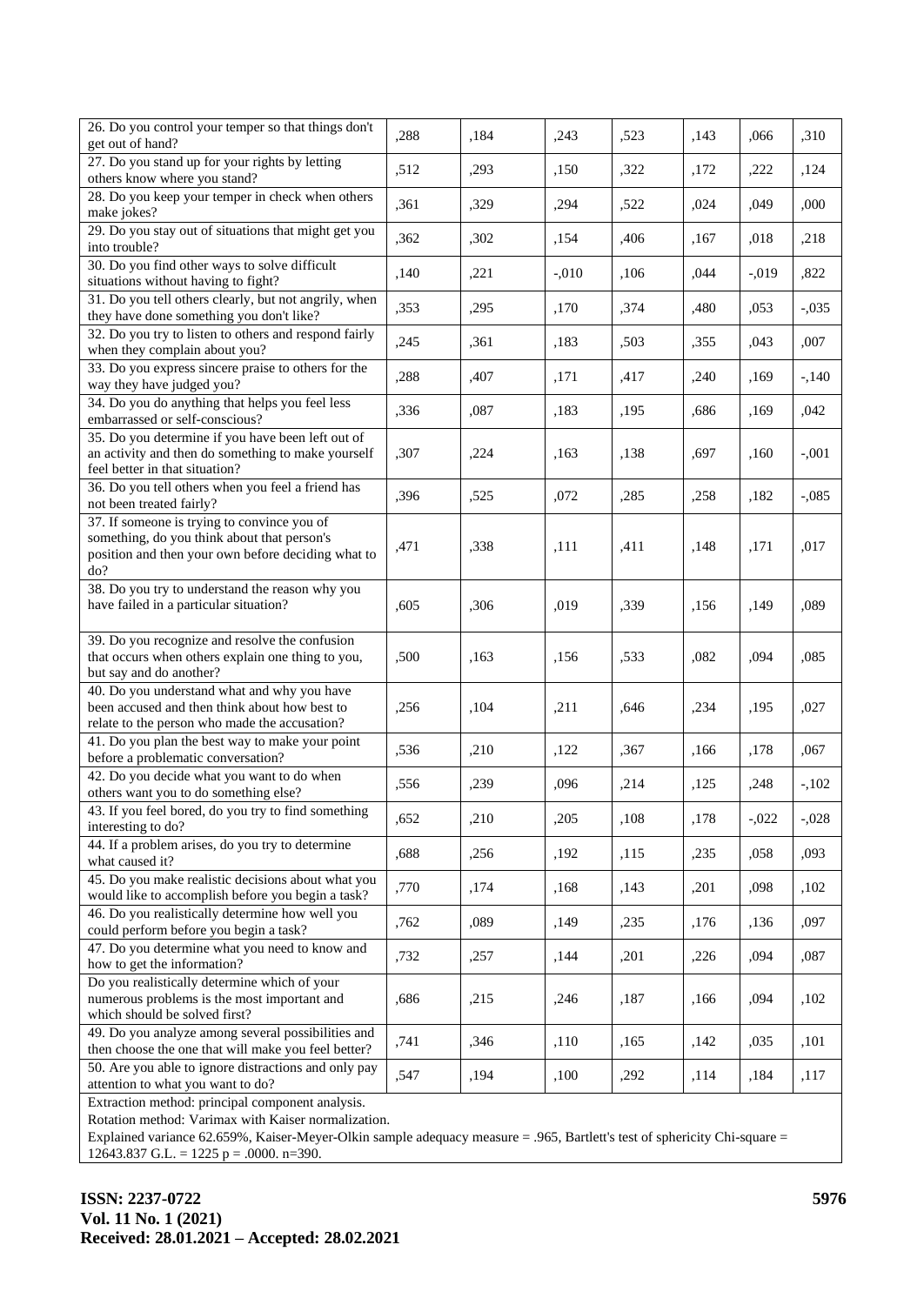### **Virtual Classroom Coexistence Scale (ECAV)**

The reliability of the items of the ECAV (see Table 3) was evaluated using the internal consistency method, obtaining a Cronbach's alpha value of .868 for the 20 items. The homogeneity indices range from .238 (item 15) to .669 (item 12), being higher than Kline's (2000) criterion of 0.200. Therefore, it can be concluded that the VCAV enjoys reliability.

|                                                                           | M    | DE    | $\mathbf N$ |
|---------------------------------------------------------------------------|------|-------|-------------|
| 1. I have good friends in the classroom.                                  | 3,69 | ,951  | ,483        |
| 2. I work with all my classmates.                                         | 3,67 | ,967  | ,533        |
| 3. I participate in class.                                                | 3,49 | ,869  | ,494        |
| 4. I maintain good behavior in the classroom when the teacher is present. | 4,37 | ,777  | ,609        |
| 5. I respect my classmates' turn to speak.                                | 4,54 | ,697  | ,638        |
| 6. I am in the habit of saying please, thank you, excuse me.              | 4,56 | ,699  | ,547        |
| 7. I keep secrets and do not tell others for any reason.                  | 4,29 | ,859  | ,427        |
| 8. I like to help my coworkers.                                           | 4,20 | ,824  | ,632        |
| 9. When I am in trouble, there is someone to help me.                     | 3,55 | ,987  | ,455        |
| 10. I like to support my teacher when he/she needs it.                    | 3,83 | ,929  | ,562        |
| 11. I support my peers without expecting any reward.                      | 4,21 | ,840  | ,630        |
| 12. I greet my teacher and classmates when I arrive in the classroom.     | 4,41 | ,809  | ,669        |
| 13. I feel accepted by my peers when I arrive at the classroom.           | 4,11 | ,860  | ,637        |
| 14. I feel useful in the classroom.                                       | 3,99 | ,975  | ,557        |
| 15. I feel isolated from my peers.                                        | 2,40 | 1,258 | ,238        |
| 16. I help to maintain order in the classroom.                            | 4,09 | ,858  | ,520        |
| 17. I take care of my classroom materials and fixtures.                   | 4,30 | ,815  | ,615        |
| 18. I log on promptly allowing class to begin.                            | 4,27 | ,826  | ,617        |
| 19. I autonomously perform my duties in the classroom.                    | 4,21 | ,839  | ,594        |
| 20. I accuse my classmate before I am sure that it was him.               | 1,79 | 1,198 | ,276        |

Table 3 - Reliability of the Virtual Classroom Coexistence Scale

Note. n=390, ritc=Correlations ítem-test corregido.

The construct validity of the ECAV (see Table 4) was evaluated through exploratory factor analysis. The Kaiser-Meyer-Olkin index obtained a value of .898, highlighting its adequate explanatory potential. In addition, Bartlett's test of sphericity is significant, the Chi-square being 3639.644 and  $p < .05$ . The exploratory factor analysis using the principal components method concludes that the scale has five dimensions that, allow explaining 59.950% of the total variance. Therefore, it can be concluded that the ECAV has construct validity.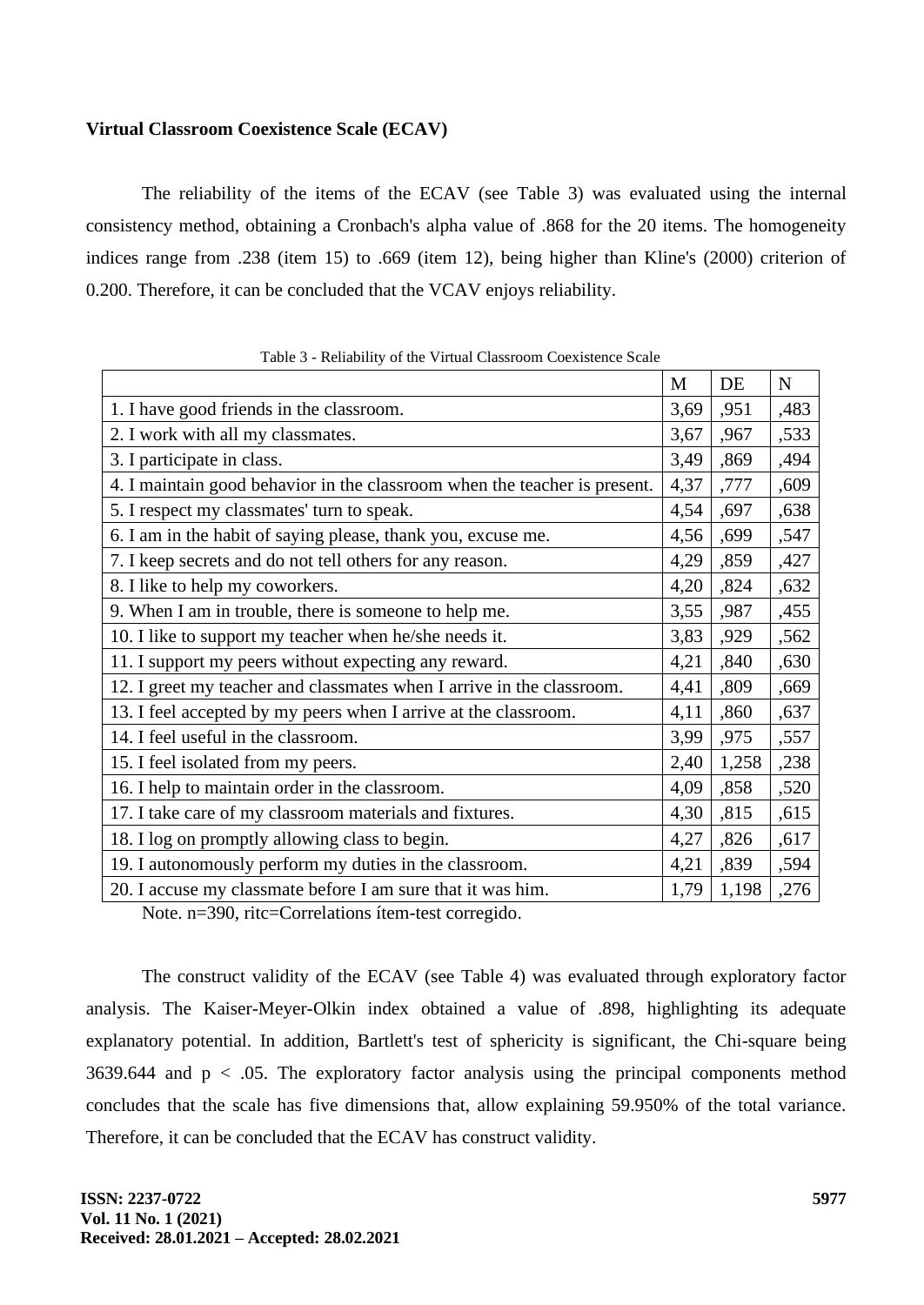| Rotated component matrix <sup>a</sup>                                                                        |           |                |                |                |  |  |
|--------------------------------------------------------------------------------------------------------------|-----------|----------------|----------------|----------------|--|--|
|                                                                                                              | Component |                |                |                |  |  |
|                                                                                                              |           | $\overline{2}$ | $\overline{3}$ | $\overline{4}$ |  |  |
| 1. I have friends in the virtual classroom.                                                                  | .082      | ,166           | ,825           | $-.060$        |  |  |
| 2. I work with all my classmates.                                                                            | ,149      | ,239           | ,761           | $-.046$        |  |  |
| 3. I actively participate in class.                                                                          | ,148      | ,492           | ,350           | ,291           |  |  |
| 4. I maintain a good behavior in the virtual classroom when                                                  |           |                |                |                |  |  |
| the teacher is present.                                                                                      | ,696      | ,092           | ,349           | $-.025$        |  |  |
| 5. I respect my classmates' turn to speak.                                                                   | .672      | ,125           | ,406           | $-167$         |  |  |
| 6. I am accustomed to say please, thank you, excuse me                                                       | ,563      | ,182           | ,319           | $-313$         |  |  |
| 7. I keep confidential information confidential without                                                      |           |                |                |                |  |  |
| divulging it.                                                                                                | ,406      | ,106           | ,355           | $-.281$        |  |  |
| 8. I like to help my colleagues.                                                                             | ,287      | ,601           | ,351           | $-219$         |  |  |
| 9. When I am in trouble, there is someone to help me.                                                        | ,134      | ,288           | ,530           | ,218           |  |  |
| 10. I like to support my teacher when he/she needs it.                                                       | ,339      | ,569           | ,171           | ,174           |  |  |
| 11. I support my peers without expecting any reward.                                                         | ,413      | ,442           | ,351           | $-109$         |  |  |
| 12. I greet my teacher and classmates when I enter the                                                       |           |                |                |                |  |  |
| virtual classroom.                                                                                           | ,523      | ,535           | ,202           | $-173$         |  |  |
| 13. I feel accepted by my classmates when I come to the                                                      |           |                |                |                |  |  |
| virtual classroom.                                                                                           | ,233      | ,662           | ,343           | $-.090$        |  |  |
| 14. I feel useful in the virtual classroom.                                                                  | ,201      | ,786           | ,104           | $-.100$        |  |  |
| 15. I feel isolated from my classmates.                                                                      | ,077      | $-.279$        | $-.028$        | ,840           |  |  |
| 16. I help to maintain order in the classroom.                                                               | ,656      | ,333           | $-.066$        | ,042           |  |  |
| 17. I take care of the connectivity of my virtual classroom.                                                 | ,834      | ,180           | ,074           | $-.026$        |  |  |
| 18. I log in punctually allowing the start of class.                                                         | ,746      | ,276           | ,099           | $-.042$        |  |  |
| 19. I autonomously fulfill my functions in the virtual                                                       |           |                |                |                |  |  |
| classroom.                                                                                                   | ,741      | ,265           | ,057           | ,014           |  |  |
| 20. I accuse my classmate before I am sure that it was him.                                                  | $-.347$   | ,247           | .032           | .666           |  |  |
| Extraction method: principal component analysis.                                                             |           |                |                |                |  |  |
| Rotation method: Varimax with Kaiser normalization.                                                          |           |                |                |                |  |  |
| a. Rotation has converged in 7 iterations.                                                                   |           |                |                |                |  |  |
| Explained variance 62.659%, Kaiser-Meyer-Olkin sample adequacy measure = .898, Bartlett's test of sphericity |           |                |                |                |  |  |
| Chi-square = 3639.644 G.L. = 390 p = .0000. n=390                                                            |           |                |                |                |  |  |

| Table 4 - Construct Validity of the Virtual Classroom Coexistence Scale through Exploratory Factor Analysis |
|-------------------------------------------------------------------------------------------------------------|
|-------------------------------------------------------------------------------------------------------------|

## **Descriptive Analysis**

When analyzing the goodness of fit to the normal curve using the Kolmogorov-Smirnov test (see Table 5), statistics with low values were obtained for the social skills scale and the scale of coexistence in the virtual classroom, concluding that the data do not have a normal distribution.

Table 5 - Goodness-of-fit Analysis to the Normal Kolmogorov-Smirnov Curve

|                              | Kolmogorov-Smirnov |                |         |
|------------------------------|--------------------|----------------|---------|
|                              | Estadístic         | $\mathfrak{g}$ | Sig.    |
| Social skills                | .069               | 390            | .000    |
| Coexistence in the classroom | .086               | 390            | $000 -$ |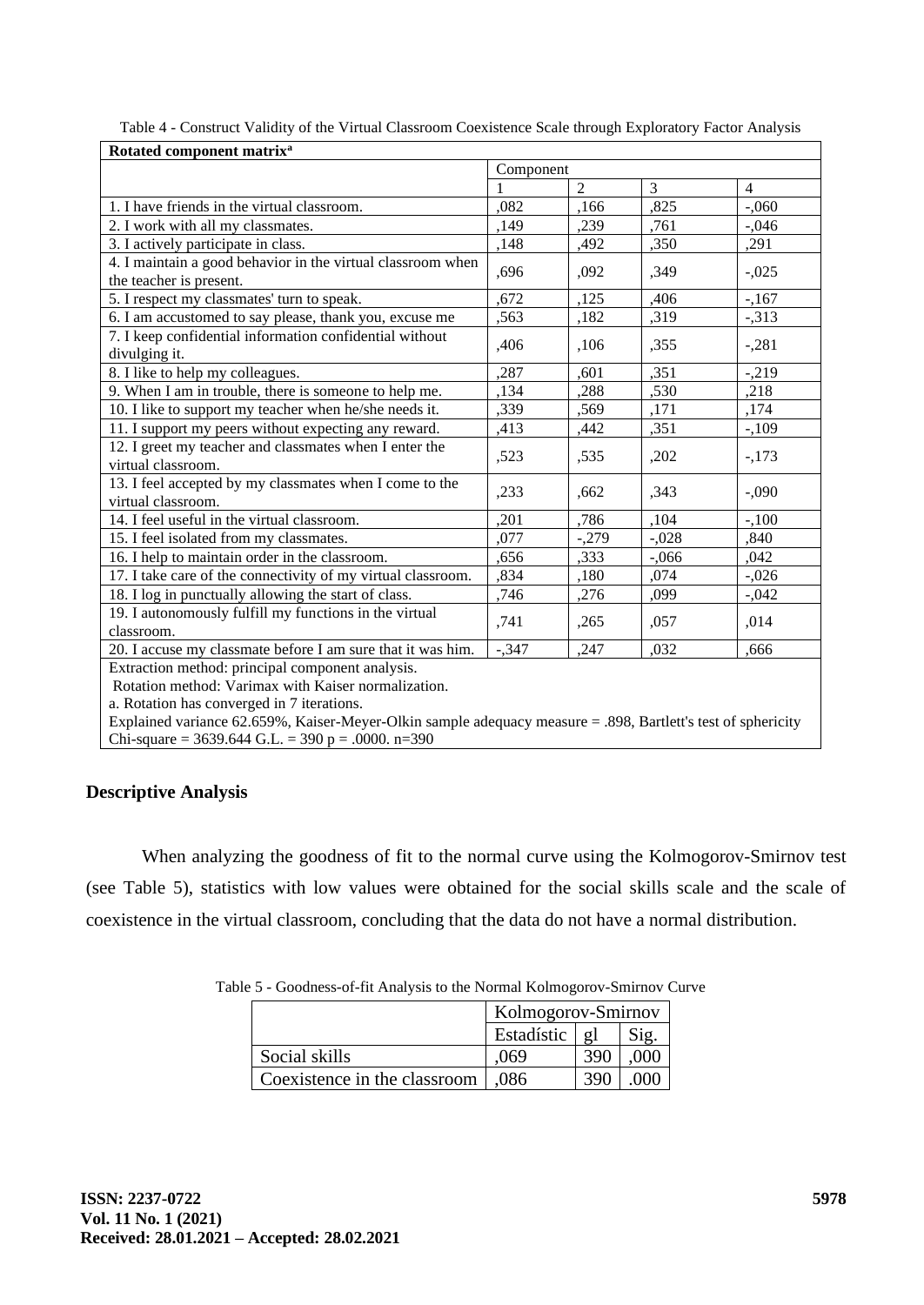#### **Results of the Variables**

Table 6 shows that, in terms of social skills, this achieves an average value of 3.7947, equivalent on the Likert scale of the instrument to "almost always". The same happens with coexistence in the virtual classroom, a variable that obtained an average score of 3.8985, equivalent to "almost always". These results show that the vast majority of university students at the sites studied state that they almost always perform the elements evaluated, both in social skills and in coexistence in the classroom.

Table 6 - Descriptive Results of the Independent Structures of the Coexistence in the Virtual Classroom Scale and the Social Skills Scale

|                              | N   | Minimum | Maximum |        | Media   Standard deviation |
|------------------------------|-----|---------|---------|--------|----------------------------|
| Social skills                | 390 |         |         | 3.7947 | .62946                     |
| Coexistence in the classroom | 390 |         |         | 3,8985 | .48201                     |
| N valid (for list)           | 390 |         |         |        |                            |

### **Results of the Correlation between the Variables**

Since both variables were non-normal, Spearman's Rho was used as the hypothesis testing statistic. Table 7 shows the existence of a weak positive relationship between social skills and coexistence in the virtual classroom in the university students studied. The correlation is 0.247. The effect size is large, being 0.4969909. The relationship was also validated and it was demonstrated that the relationship between the variables exists and is significant. As for the statistical power, the value exceeds 0.80, obtaining a value of 1.000, and these results can be generalized to the entire population of university students studied.

|                                      |                                | Social skills              |
|--------------------------------------|--------------------------------|----------------------------|
|                                      | Spearman's Rho $\vert 0.2470*$ |                            |
|                                      | Sig. (bilateral)               | 0.000                      |
| Coexistence in the virtual classroom |                                | 0.4969                     |
|                                      |                                | $\mathcal{L}(\mathcal{Y})$ |
|                                      |                                |                            |

Table 7 - Correlation of the Variables Social Skills and Coexistence in the Virtual Classroom

*Note:* \*\*. Correlation is significant at the 0.01 level (2-tailed).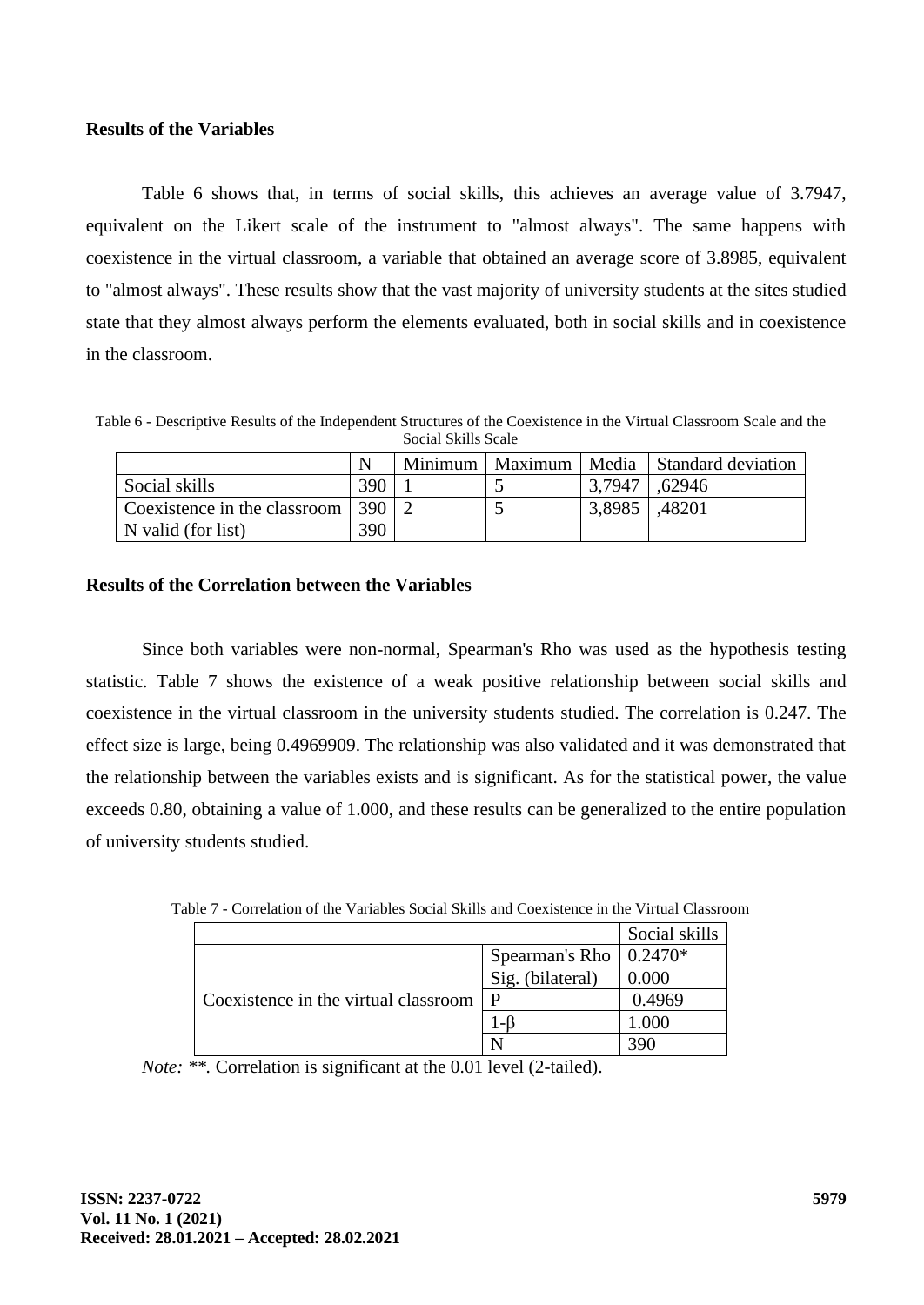Therefore, the hypothesis posed for the present research is accepted, since there is a significant and direct relationship between soft skills and coexistence in the classroom, despite the fact that the relationship between both variables is low.

#### **4. Discussion**

There is previous research that evaluated coexistence in a physical classroom, but there is no similar research that evaluates coexistence in a virtual classroom to corroborate these results. However, it is possible to highlight approximate studies such as the one conducted by García-Salguero and Mudarra (2020) who verified that social skills, when consistent with the teacher's expectations and specifically taught, can help prevent maladaptive behaviors, decreasing the vulnerability of certain students and optimizing social relationships and academic performance.

Sulca (2018), in his study on social skills and school coexistence, determined that there is a direct and significant relationship between these two variables, which allows inferring that the better the skills the better the school coexistence. On the other hand, Trigueros et al. (2020), in their research on the relationship between emotional intelligence, social skills and bullying among peers, conclude that social skills are fundamental, not only because of their relational dimension, but also because of their influence on other areas of the adolescent's life, including coexistence. According to positive psychology, social skills operate as a protective factor and constitute a healthy resource in early adolescence.

The present research made it possible to determine that a large percentage of the students surveyed stated that they almost always put their social skills into practice in the contexts in which they find themselves. This result is corroborated by Ruiz de Azua et al. (2020), in their study on communicative and social skills, in which they conclude that the medical students who participated in the study exhibited good communicative and social skills. Also, an association was observed between gender and specialty preference, and empathy and active listening skills.

Abbasi et al. (2020), in their study on social skills training, concluded that students with social skills reduce students' silence behavior in the classroom, fear of negative evaluation and shyness in social situations. For their part, Gilani and Motaghi (2019) in their study on social skills and misbehavior with their teachers in high school students, corroborate that by increasing students' social skills training, disorder can be avoided and thus help in the education and coexistence of students.

Regarding coexistence in the virtual classroom, a large percentage of students surveyed in the present study state that they almost always have a good coexistence. In this line, Castro-Robles et al.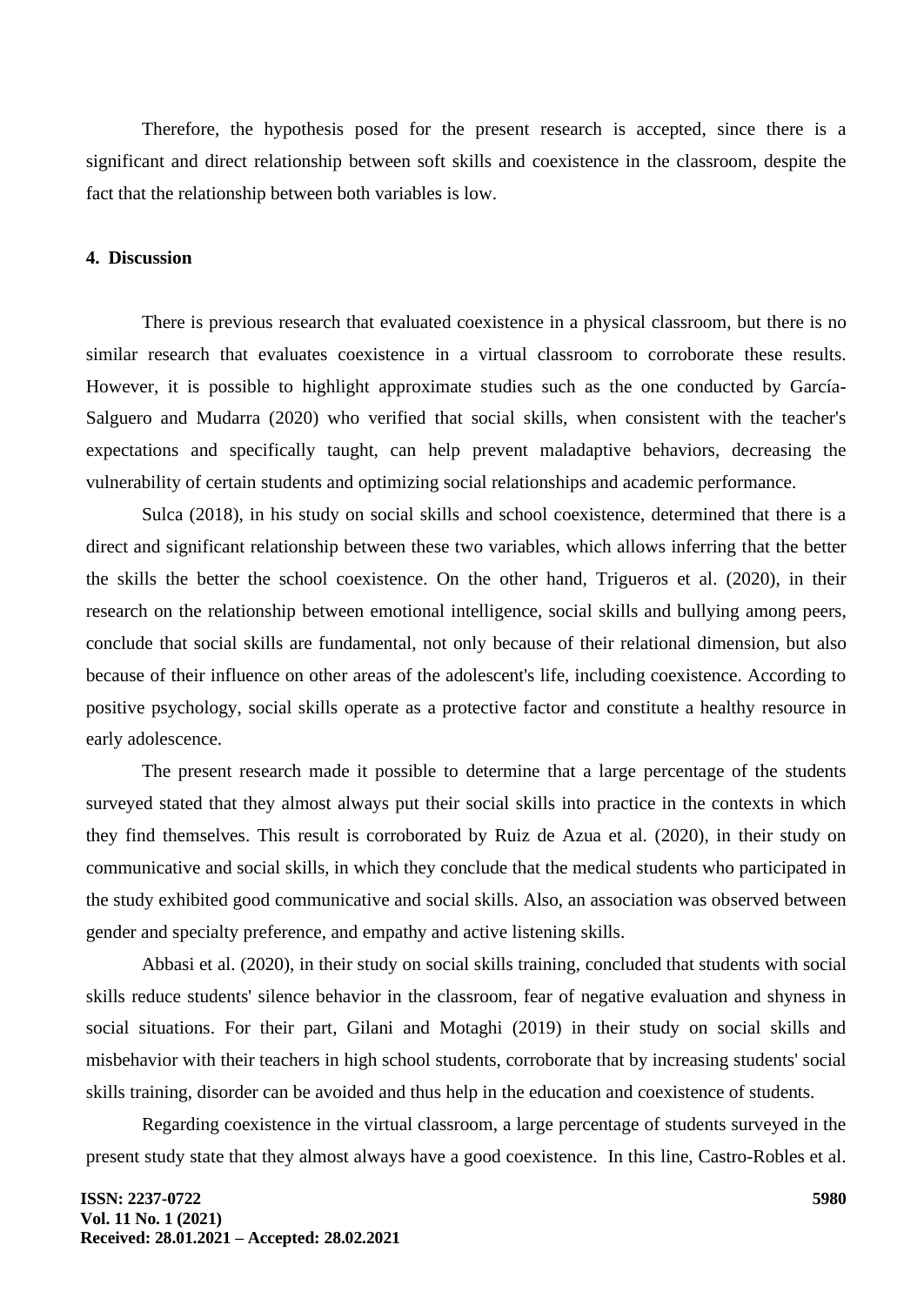(2020) point out that coexistence is affected by disrespect among classmates. However, Loáiciga (2020) disagrees with this result since, in his study, university students present few interpersonal relationships in their coexistence and in classroom spaces, mainly when it comes to carrying out work in learning communities. For his part, Pérez (2018) points out that a high percentage of students maintain a good coexistence in the classroom, being its percentage 71.15% and is located in the high level, a result that coincides with what was found in the present study.

In view of these results, it is evident that social skills help to improve coexistence in the classroom of university students, whether it is a physical or virtual classroom, considering that coexistence is the ability to live with others (coexist) in a framework of mutual respect and solidarity; it also implies the recognition and respect for diversity, the ability of a person to understand, value and accept differences and other points of view. This developed capacity will not remain only in the classroom, but will have repercussions on the construction of a better society. Finally, it remains to replicate the present research in other university entities, with a larger selection of study subjects and at other educational levels, comparing the results.

#### **References**

Abbasi, M., Maleki, M., & Romanian, S. (2020). Investigate the effect of social skills training on reducing classroom silence, fear of negative evaluation and shyness of female students. *Education Strategies in Medical Sciences*, *13*(4), 306-315. http://edcbmj.ir/article-1-1585-en.html

Braz, A., Comodo, C., Del Prette, Z., Del Prette, A. & Fontaine, A (2013). Social and intergenerational skills in family relationships. *Apuntes de Psicología, 32*(1), 77-84. http://www.apuntesdepsicologia.es/index.php/revista/article/view/305

Cáceres-Piñaloza, K. (2020). Virtual education: Creating affective spaces, coexistence and learning in COVID-19 times. *Ciencia América. 9*(2), 38-44. http://dx.doi.org/10.33210/ca.v9i2.284.

Castro-Robles, A., Niño-Vega, J. & Fernández-Morales, F. (2020). Bullying as an opportunity to improve classroom coexistence. *Educación y Humanismo, 22*(38). https://doi.org/10.17081/eduhum.22.38.3675

Caldera, J., Reynoso, O., Angulo, M., Cadena, A. & Ortiz, D. (2018). Social skills and self-concept in university students from the Altos Sur region of Jalisco, Mexico. *Escritos de Psicología, 11*(3), 144-153. https://dx.doi.org/10.5231/psy.writ.2018.3112

García-Salguero, B. & Mudarra, M. (2020) Importance of social skills in the prevention of situations of risk and academic performance in secondary education in Spain: what do teachers expect from their students? How can coexistence and well-being be improved? En B. Malik-Liévano, B. Álvarez-González, M. Sánchez-García & Irving B. (eds.) *Perspectivas internacionales de la investigación en la orientación educativa y profesional*. Springer, Cham. https://doi.org/10.1007/978-3-030-26135- 1\_10